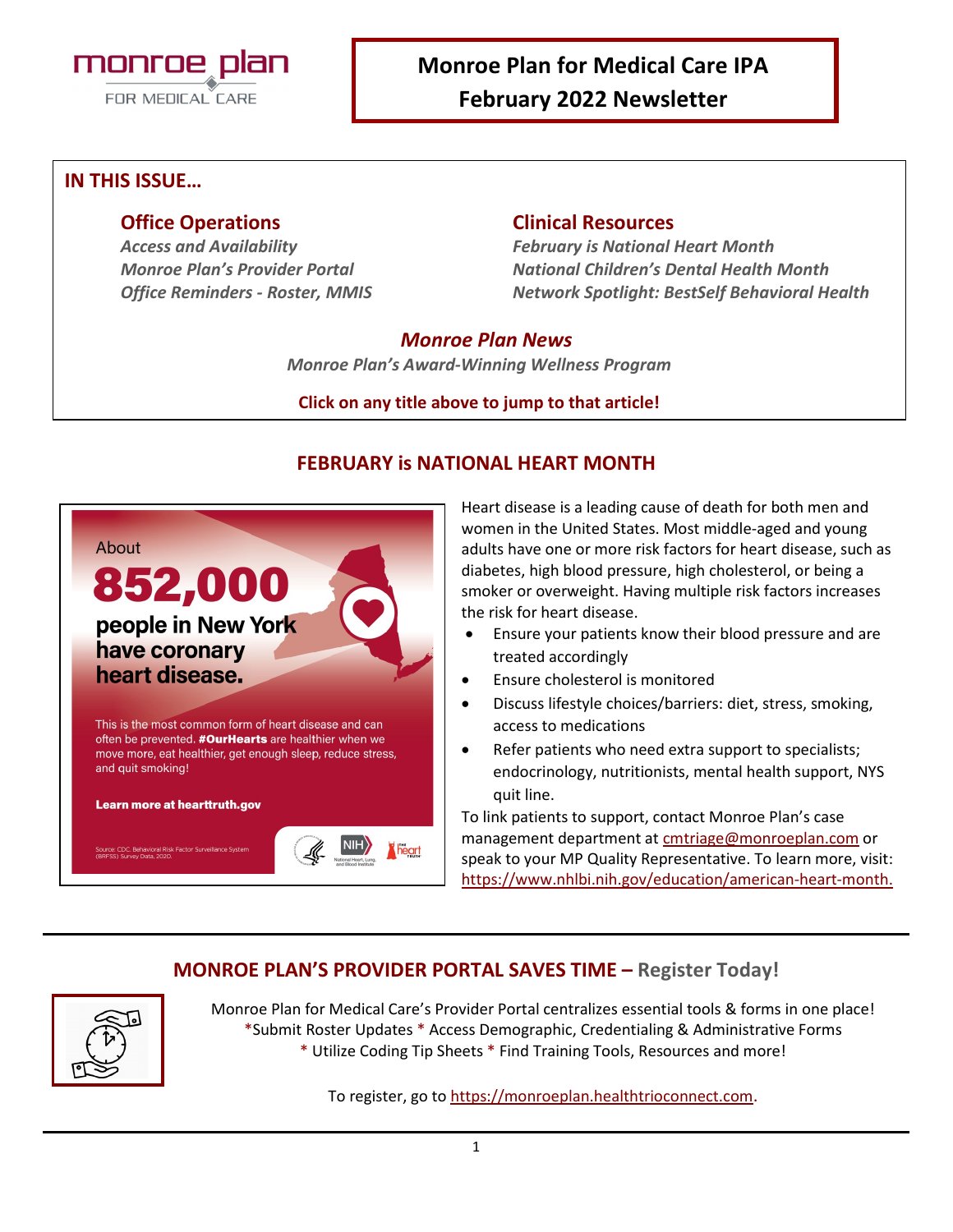

#### **FEBRUARY is NATIONAL CHILDREN'S DENTAL HEALTH MONTH**



In the U.S., individuals consume, on average, approximately **50 gallons** of sugary beverages per year! Alarmingly, a steady diet of sugary foods and drinks can ruin teeth, especially among those who snack throughout the day. Consuming too much sugar can also affect your overall health, such as becoming overweight/obese, or getting heart disease or type 2 diabetes.

As the first line of defense against preventable illness and disease, you play a key role in promoting good oral health during patient visits. Help prevent systemic health issues by asking quick questions that assess oral health such as, how often do you brush or visit the dentist? Remind your patients that oral health IS part of physical health. For a list of dental providers in your area to refer patients to, please visit [https://dentaquest.com/.](https://dentaquest.com/)

## **NETWORK SPOTLIGHT:**



#### **BEHAVIORAL HEALTH**

#### **OFFERS MENTAL HEALTH & ADDICATION RECOVERY SUPPORT**

A recent NYS health report analyzes mental health in New York State during the pandemic. The study, which spanned May to October 2020, reported alarming data for New Yorkers:

- More than 1/3 of adults reported poor mental health
- Hispanics and Blacks reported the highest rates of feeling anxious or depressed, 42% and 39% respectively
- Almost half of young adult New Yorkers (ages 18–34 years) reported poor mental health
- While reported symptoms of anxiety and/or depression increased across all income brackets from May to October 2020, low-income New Yorkers experienced the highest rates of poor mental health across the survey period

BestSelf, a Monroe Plan IPA Network partner, can help. BestSelf Behavioral Health is an innovative organization offering virtual care and Certified Community Behavioral Health Clinics. Best Self's wide range of programs includes education and vocational supports, mobile mental health and substance use disorder services, homeless outreach and housing, and community and school-based programs. In addition, BestSelf is recognized for having a best practice model Child Advocacy Center that coordinates a single, child friendly response after trauma that integrates law enforcement and medical, mental health and child protection professionals.

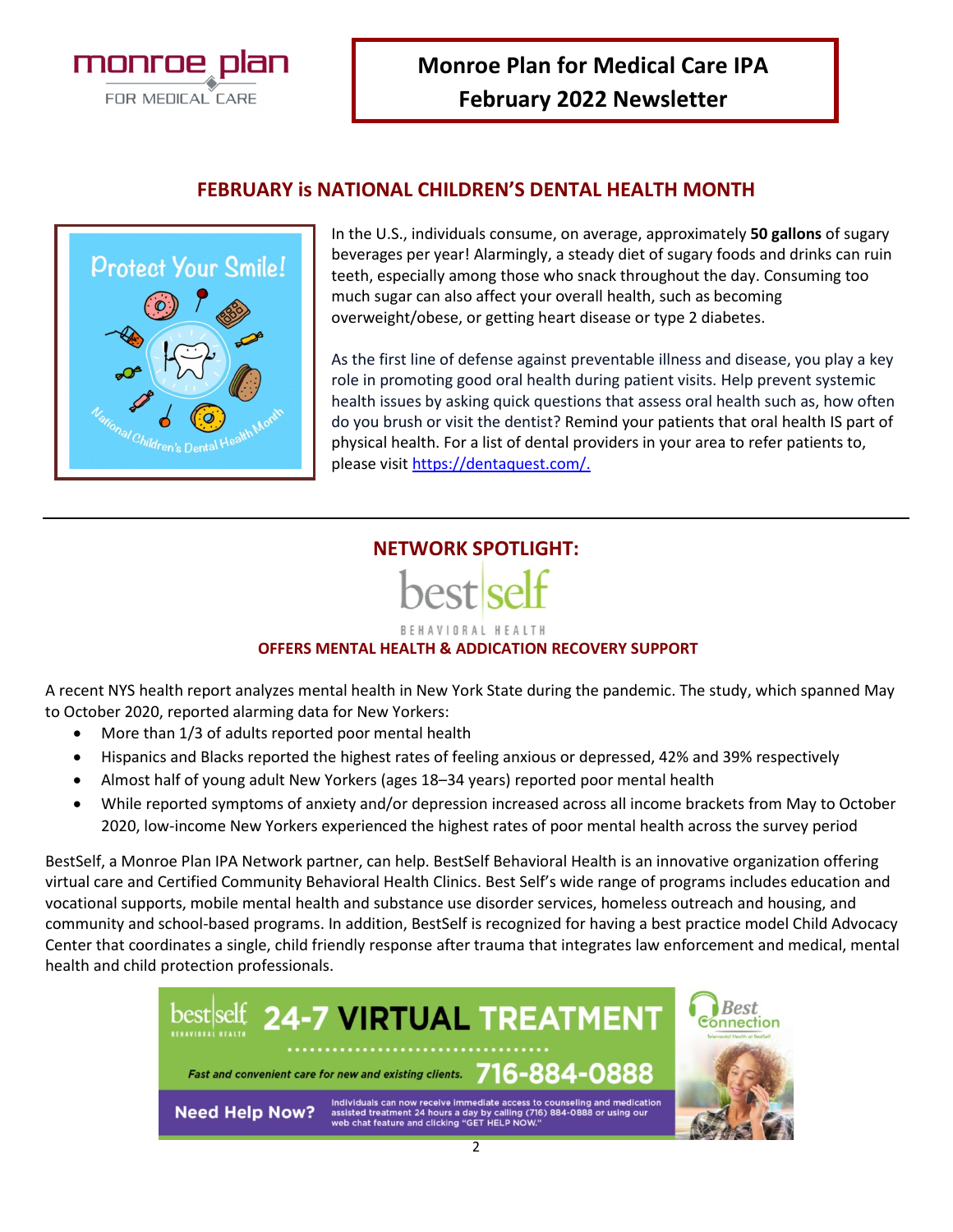

# **Monroe Plan for Medical Care IPA February 2022 Newsletter**

## **OFFICE REMINDERS**

**ROSTER REMINDER**: To ensure accurate and current practice data is captured, please send updated provider practice rosters to Monroe Plan at [pfmemails@monroeplan.com.](mailto:pfmemails@monroeplan.com)

**Medicaid MMIS Reminder:** To see Medicaid patients, providers must enroll with NYS and have an MMIS number. To enroll, go to the eMedNY site[, Provider Enrollment and Maintenance \(emedny.org\)](https://www.emedny.org/info/ProviderEnrollment/index.aspx) and navigate to your provider type to print and review the instructions and enrollment form.

|--|

## **ACCESS AND AVAILABILITY**

Primary Care Providers (PCPs), which include Family Practice, Internal Medicine, Obstetrics/Gynecology (OB/GYN) and Pediatricians, and Behavioral Health Providers who contract with Medicaid Managed Care Plans must meet specific appointment and availability standards to ensure that enrolled Medicaid members have appropriate access to necessary health care. New York State routinely completes surveillance activities to evaluate compliance with the following appointment availability standards, (Medicaid Model Contract 15.2, Appointment Availability Standards):

| <b>NYSDOH Appointment Standards</b>                                       |                                     |  |
|---------------------------------------------------------------------------|-------------------------------------|--|
|                                                                           |                                     |  |
| <b>Type of Visit</b>                                                      | <b>Required Timeframe</b>           |  |
| Urgent care visit                                                         | Within 24 Hours                     |  |
| Non-urgent sick visits                                                    | Within 3 days                       |  |
| Routine, preventive care visit                                            | Within 4 weeks                      |  |
| First pre-natal visit                                                     | Within 3 weeks during 1st trimester |  |
|                                                                           | (2 weeks in 2nd, 1 week in 3rd)     |  |
| First newborn visit                                                       | Within 2 weeks of hospital          |  |
|                                                                           | discharge                           |  |
| First family planning visit                                               | Within 2 weeks                      |  |
| Follow-up visit after mental health/substance abuse ER or inpatient visit | Within 5 days                       |  |
| Non-urgent mental health or substance abuse visit                         | Within 2 weeks                      |  |
| Adult baseline and routine physicals visit                                | Within 12 weeks                     |  |

| NYSDOH Appointment Standards for Behavioral Health Services                                                                                                                                             |                                                        |  |
|---------------------------------------------------------------------------------------------------------------------------------------------------------------------------------------------------------|--------------------------------------------------------|--|
|                                                                                                                                                                                                         |                                                        |  |
| <b>Type of Visit</b>                                                                                                                                                                                    | <b>Required Timeframe</b>                              |  |
| Behavioral Health Specialist Referral Non-Urgent                                                                                                                                                        | Within 24 Hours                                        |  |
| For Continuing Day Treatment, Intensive Psychiatric Rehab, Treatment programs and<br>Rehab services for residential Substance Use Disorder treatment services                                           | Within 2 to 4 weeks of request                         |  |
| For PROS programs other than clinic services                                                                                                                                                            | Within 2 weeks of request                              |  |
| Non-urgent mental health or Substance Use Disorder visits with a Participating Provider<br>that is a Mental Health and/or Substance Use Disorder Outpatient Clinic, including a<br>PROS clinic          | Within 1 week of request                               |  |
| Provider visits to make health, mental health, and substance abuse assessments for the<br>purpose of making recommendations regarding a recipient's ability to perform work<br>when requested by a LDSS | Within 10 days of request by an<br><b>MMC</b> Enrollee |  |